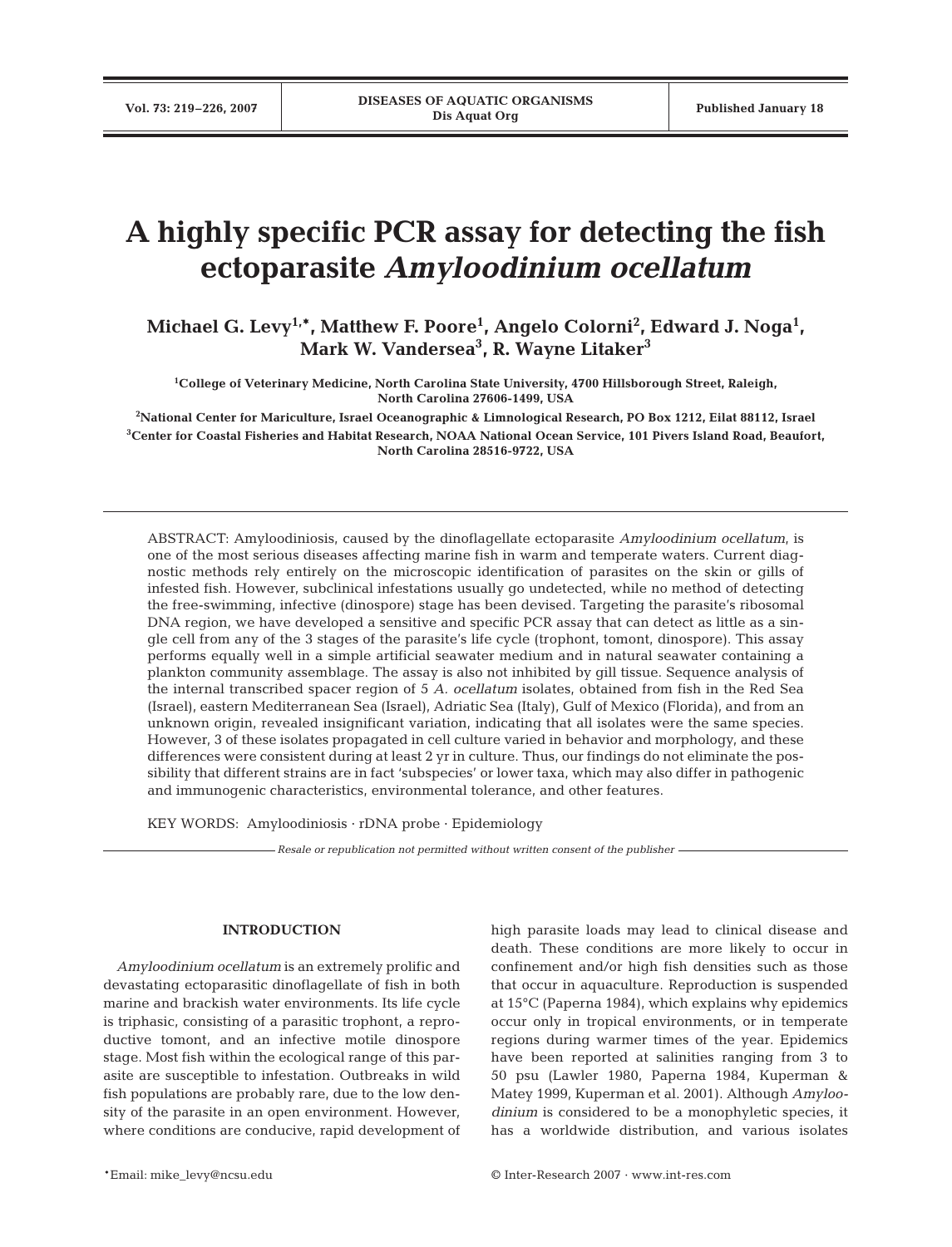differ in temperature and/or salinity tolerance (Lawler 1980, Paperna 1984, Fielder & Bardsley 1999, Kuperman et al. 2001), prompting some investigators to suggest that there may be more than a single *Amyloodinium* species (Landsberg et al. 1994).

Fish with amyloodiniosis often develop behavioral changes such as 'flashing' and rapid respiration. When skin infestations are heavy, parasites may produce a velvety sheen that can be seen using indirect illumination. Clinical diagnosis has been dependent on microscopic confirmation of the parasites on infested skin or gills. This involves skin or gill biopsy to find trophonts that are either attached or that dislodge as a consequence of sampling, rapidly turning into tomonts. Control is most successful when a diagnosis is made while the parasite load is still low. Since most drugs act only against the infective dinospore and are generally ineffective against the trophont or tomont, there is a significant delay in clinical improvement after initiation of therapy. Microscopic diagnosis is obviously more easily accomplished when parasites are numerous, in which case, however, the disease has often spread beyond control. Similarly, because a specific immune response is slow to develop (Cobb et al. 1998, Cecchini et al. 2001), antibody-based tests are not useful in detecting acute outbreaks. Thus, the aim of our investigation was to genetically compare several isolates of *Amyloodinium ocellatum*, and then develop a PCR assay based on unique, conserved DNA sequences that would detect dinospores in seawater and low levels of trophonts or tomonts in tissue, which may go undetected or misidentified by microscopic observation.

## **MATERIALS AND METHODS**

*Amyloodinium ocellatum* **isolates.** Five isolates of *A. ocellatum* were used in this study. The DC-1 isolate originated from common clownfish *A. ocellaris* obtained from the commercial pet trade. This isolate was maintained *in vitro* on a fish gill cell line (G1B) in a minimal salt medium (IO2/ HBSS) for more than 16 yr according to the method of Noga (1992). Similarly, parasites from striped bass *Morone saxatilis* farmed on the coast of the Gulf of Eilat, Israel (Red Sea isolate), and red drum *Sciaenops ocellatus* from brackish water ponds on the coast of the Gulf of Mexico, Florida, USA (Gulf of Mexico isolate), were placed into culture using the same method. Trophonts were also recovered from heavily infested, farmed European sea bass *Dicentrarchus labrax* from the Italian coast of the Adriatic Sea (Adriatic Sea isolate) and farmed sea bream *Sparus aurata* from the Mediterranean coast of Israel (eastern Mediterranean Sea isolate). The latter 2 isolates were

immediately preserved in 70% ethanol after collection and prior to DNA extraction. The former 3 isolates were used both live and after ethanol preservation.

**DNA extraction, PCR amplification, and sequencing of ribosomal DNA (rDNA).** DNA was obtained from cell-cultured dinospores of the DC-1, Gulf of Mexico, and Red Sea isolates. Briefly, several thousand tomonts were harvested from  $25 \text{ cm}^2$  flasks of G1B cells that had been inoculated with 500 to 5000 dinospores. After 3 to 12 d at 25°C, tomonts were harvested by aspirating the culture supernatant and transferring it to a 15 ml conical centrifuge tube. After 10 to 15 min, the tomonts settled to the bottom of the tube, separating them from remaining G1B cells. The overlying medium was aspirated off and the cells were gently washed with ~12 ml of IO2/HBSS. The settling and washing procedure was then repeated 2 more times to remove any remaining cellular debris.

Approximately 500 of the washed and settled tomonts were placed into each well of a 24-well tissue culture plate containing 2.5 ml of IO2/HBSS at 25°C. Beginning at approximately 48 h, dinospores emerged and were collected by placing a pipette tip at the edge of the well and slowly withdrawing the medium while leaving any developing tomonts in the bottom of the well. The remaining tomonts were then covered with the same volume of medium. Dinospores were harvested using the same procedure at 24 h intervals for an additional 2 or 3 d. Dinospores collected in this manner were used for DNA extraction within 4 h of harvest or were preserved in 70% ethanol for later use.

For genomic DNA extraction from the DC-1, Gulf of Mexico, and Red Sea isolates, approximately 5000 dinospores were centrifuged in a 1.5 ml conical tube at 14 000  $\times$  *g* for 5 min. The supernatant was aspirated, and 1 ml of IO2/HBSS was added to the pellet. The parasite pellet was not resuspended. The centrifugation and IO2/HBSS addition steps were then repeated 2 more times. The pellet was then macerated with a disposable pellet pestle (Kontes, Fisher Scientific). The DNA was extracted from the homogenate using the DNeasy Tissue Kit (Qiagen) according to the manufacturer's instructions.

Genomic DNA from the 2 ethanol-preserved isolates (Adriatic Sea isolate and eastern Mediterranean Sea isolate) was obtained by extracting the cells using the Mo Bio Soil Extraction Kit (Mo Bio Laboratories) according to the manufacturer's protocol.

For all 5 isolates, the rDNA complex region spanning from the start of the small subunit (SSU) rDNA through the first ~50 bp of the large subunit (LSU), and including the internal transcribed spacer 1 (ITS1), 5.8S, and ITS2 regions, was PCR-amplified using the following primer pair: Dino5'UF 5'-CAACCTGGTGATCCTG CCAGT-3' and ITSR 5'-TCCCTGTTCATTCGCCA TTAC-3'. The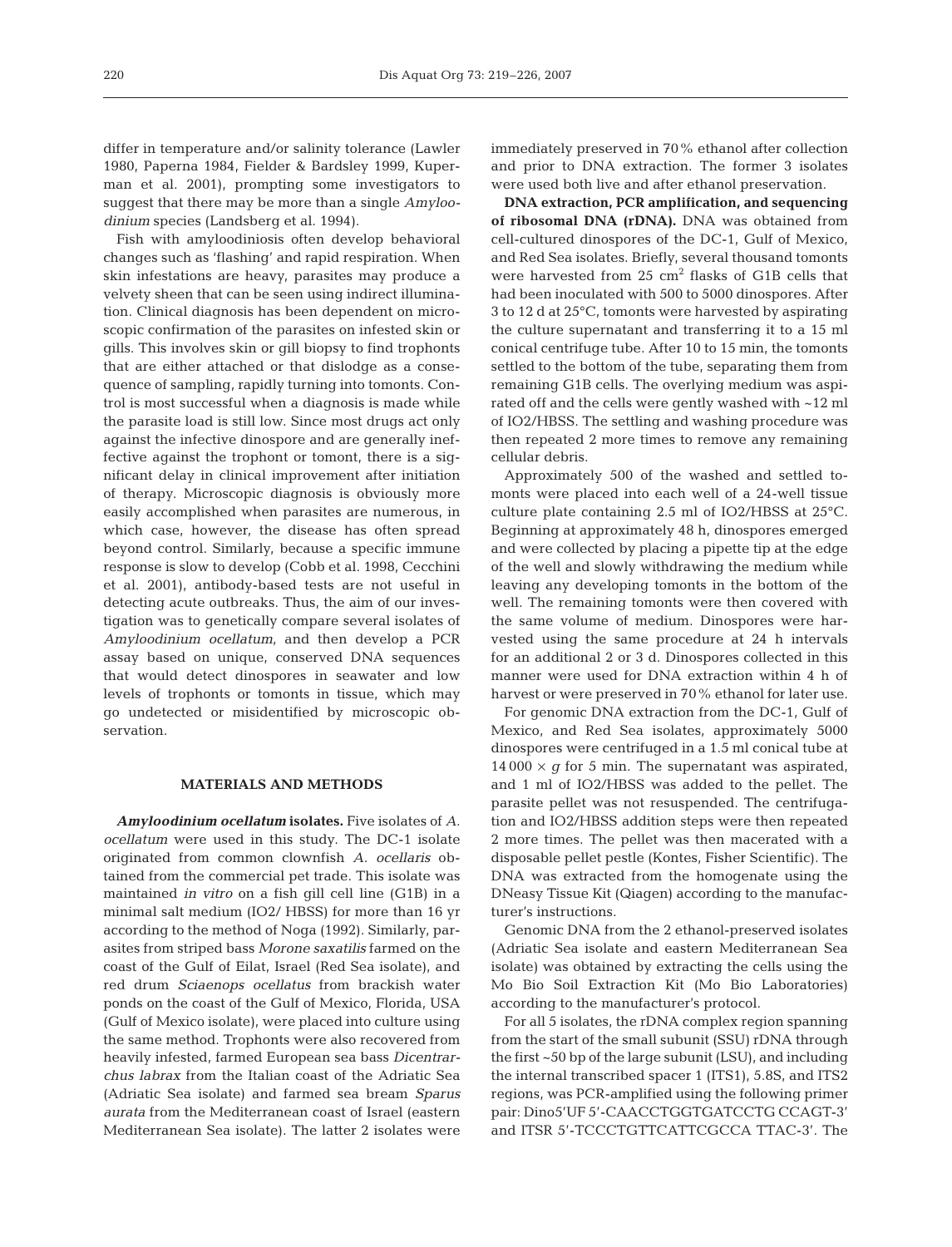reaction mix contained ~100 ng of *Amyloodinium ocellatum* genomic DNA, 10X buffer, 2.5 U Taq polymerase (Expand Long Template PCR system, Roche), 10 mM of each dNTP, and 100 ng of each primer in a final reaction volume of 50 µl. Amplifications were carried out in a Robocycler (Stratagene) using the following conditions: 2 min at 94°C followed by 35 cycles (30 s at 94°C, 45 s at 60°C, 4 min at 68°C), with a final extension of 5 min at 68°C. Amplicons were cleaned using the QIAquick PCR purification kit (Qiagen), quantified spectrophotometrically, and sequenced on an ABI377 DNA sequencer using the Deoxy Terminator Cycle sequencing kit (Applied Biosystems). Sequencing was performed following the manufacturer's instructions and using approximately 10 ng of DNA for each 100 bp of template DNA and 25 pmol of primer. DNA templates were sequenced completely in both directions using the primers listed in Litaker et al. (1999, 2003). Completed sequences were submitted to GenBank: DC-1 (AF352359–AF352362, AF080096); Red Sea (DQ490268–DQ490271, DQ490257); Gulf of Mexico (DQ490259–DQ490260); Adriatic Sea (DQ490261–DQ490263, DQ490258); Mediterranean Sea (DQ490264– DQ490267, DQ490256).

**SSU and ITS sequence variation among ribosomal copies from the same isolate and among the five** *Amyloodinium* **isolates.** Multiple clones, representing different ribosomal copies, were sequenced from each of the 5 isolates. The aligned sequences were analyzed using a maximum likelihood Bayesian inference analysis as described by Litaker et al. (2003, 2005) to determine how similar the SSU and ITS copies were both within and among genomes.

**Development of an** *Amyloodinium***-specific PCR assay.** Sequences determined in our study, as well as related dinoflagellate sequences accessed from Gen-Bank, were aligned using the CLUSTAL-W algorithm (Thompson et al. 1994) included in the MacVector 7.0 software package (Oxford Molecular). These alignments allowed identification of unique primer sites for species-specific PCR assay development. The candidate primer sites selected for developing the *Amyloodinium ocellatum*-specific assay were AO18SF1 5'GACCTTGCCCGAGAGGG 3' and AO18SR1 5'GA AAGTGTGGTGAATCTTAAC 3'. These primers amplify a 248 bp region located at the 3' end of the SSU rDNA gene. PCR amplifications using this primer pair were optimized for the genomic *A. ocellatum* DNA. The reaction mix found to be optimal in this study utilized HotStartTaq (Qiagen), 100 ng of genomic DNA, and 100 ng of each primer in a final reaction volume of 50 µl. Amplifications were carried out in a Robocycler using the following conditions: 15 min at 94°C, followed by 35 cycles (1 min at 94°C, 1 min at 58°C, 1 min at 72°C), and a final extension of 5 min at 72°C.

Besides a search of existing GenBank sequences, the specificity of the *Amyloodinium ocellatum* oligonucleotide primers was tested using genomic DNA extracted from a panel of related dinoflagellate species in the National Oceanic and Atmospheric Administration (NOAA) culture collection (Table 1). Genomic DNA from these test species was obtained by filtering approximately 100 ml of log phase culture of each species through a Nucleopore filter (3 µm pore size) and then extracting the cells using the Mo Bio Soil Extraction Kit according to the manufacturer's protocol. Approximately 100 ng of each extract were PCR amplified as described above.

**Sensitivity and specificity of the assay.** The minimum number of parasites that was detectable in the assay was determined by counting an *Amyloodinium* dinospore suspension in a hemacytometer and then serially diluting the dinospores in TE (10 mM Tris buffer + 1 mM EDTA, pH 8.0) to final concentrations of 250, 100, 50, 10, or 1 dinospore  $ml^{-1}$ . Genomic DNA was then extracted from 1 ml aliquots of each dilution using the Mo Bio Soil Extraction Kit. The final elution volume in the last step was kept constant at 50 µl. The extracted genomic DNAs were then PCR-amplified using the *A. ocellatum*-specific primers as described above, except that 4 µl of each extract were added rather than a fixed concentration of 100 ng. Each assay was performed in duplicate.

Because field samples are likely to contain numerous microorganisms besides *Amyloodinium ocellatum*, the sensitivity of the assay in the presence of a natural plankton assemblage was assessed. This was done by spiking a natural seawater sample with *A. ocellatum* dinospores (DC-1 isolate) to a final concentration of 1 dinospore  $ml^{-1}$ . The seawater sample used for this experiment was 25 psu seawater collected near Beaufort, North Carolina, USA; it was pre-filtered through a 90 µm mesh net to remove larger zooplankton grazers, but otherwise contained a naturally occurring plankton community. Ten 1 ml aliquots of spiked seawater were extracted and amplified as described above for this experiment.

To confirm that the trophont and tomont stages could be detected, single trophonts or tomonts of the Red Sea isolate were tested in the PCR assay. Approximately 72 h after inoculating a G1B monolayer with dinospores, the culture, having numerous trophonts (attached to G1B cells) and tomonts (at least 2-cell stage), was fixed by adding 95% ethanol (2 parts ethanol:1 part medium). After 15 min, the flask was gently agitated to detach the parasites, and 5 ml were added to a watch glass. The watch glass was placed on an inverted microscope and a microliter pipette was used to remove single trophonts and tomonts from the watch glass. Individual parasites (5 trophonts and five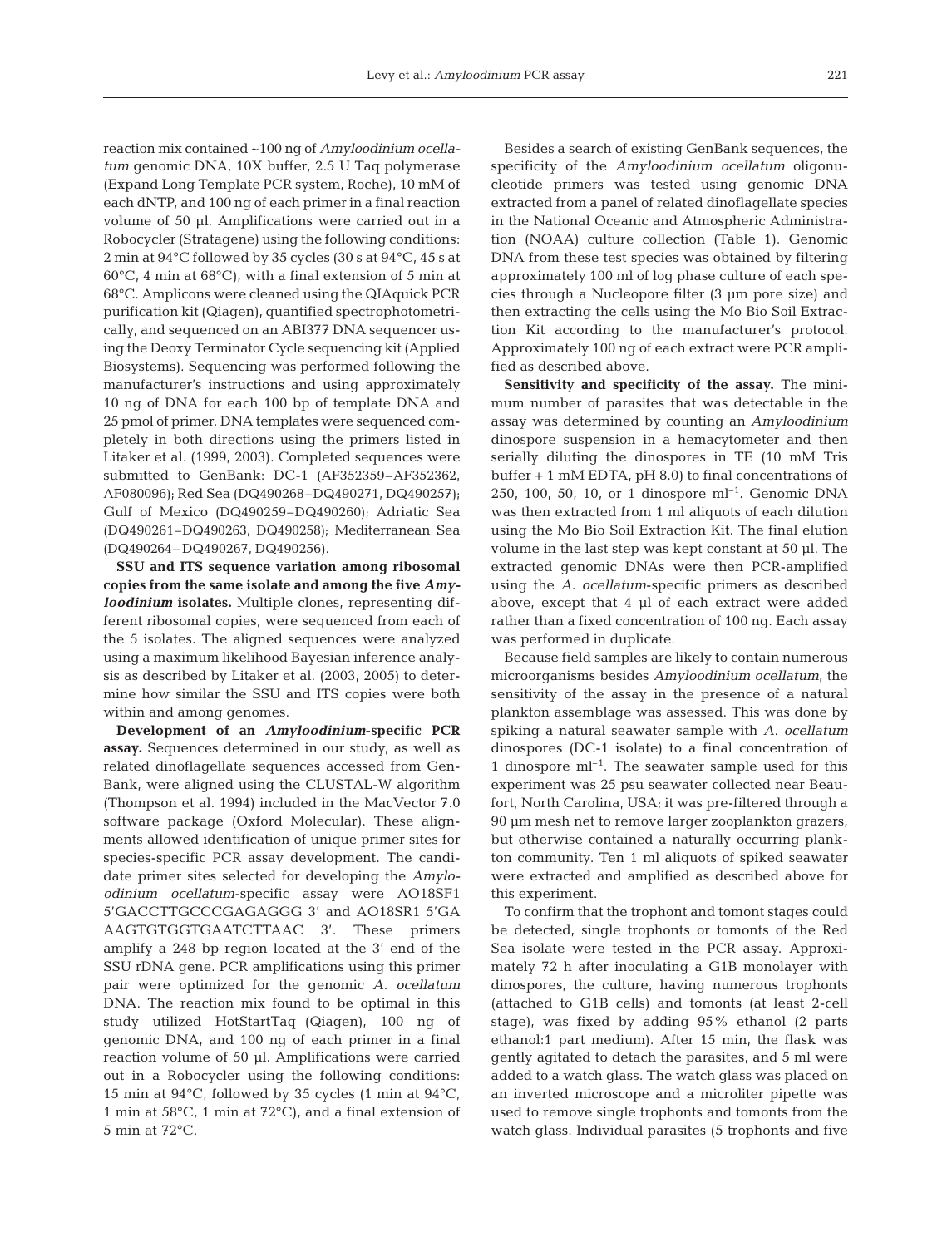Table 1. Dinoflagellates that were used as negative controls for validating the *Amyloodinium ocellatum*-specific PCR assay. Triplicate *A. ocellatum*-specific PCR reactions were carried out for each dinoflagellate

|                                                                                                                                                 | Class       | Order          | Family                          |  |  |
|-------------------------------------------------------------------------------------------------------------------------------------------------|-------------|----------------|---------------------------------|--|--|
| Taxon 1 <sup>a</sup>                                                                                                                            |             |                |                                 |  |  |
| Pfiesteria piscicida                                                                                                                            | Dinophyceae | Peridiniales   |                                 |  |  |
| Pseudofiesteria shumwayae                                                                                                                       | Dinophyceae | Peridiniales   |                                 |  |  |
| MBMPLO <sub>2</sub>                                                                                                                             | Dinophyceae |                | Unclassified Dinophyceae        |  |  |
| <b>CCMP 1838</b>                                                                                                                                | Dinophyceae |                | Unclassified Dinophyceae        |  |  |
| Folly C5                                                                                                                                        | Dinophyceae |                | Unclassified Dinophyceae        |  |  |
| F525Jul02                                                                                                                                       | Dinophyceae |                | Unclassified Dinophyceae        |  |  |
| NOAA Beach                                                                                                                                      | Dinophyceae |                | Unclassified Dinophyceae        |  |  |
| <b>CCMP 1835</b>                                                                                                                                | Dinophyceae |                | <b>Unclassified Dinophyceae</b> |  |  |
| Dock B <sub>2</sub>                                                                                                                             | Dinophyceae |                | Unclassified Dinophyceae        |  |  |
| Taxon $2^{b,c}$                                                                                                                                 |             |                |                                 |  |  |
| Oxyrrhis marina                                                                                                                                 | Dinophyceae |                | Oxyrrhinaceae                   |  |  |
| Taxon $3b$                                                                                                                                      |             |                |                                 |  |  |
| Karena brevis                                                                                                                                   | Dinophyceae | Gymnodiniales  | Gymnodiniaceae                  |  |  |
| Karlodinium micrum                                                                                                                              | Dinophyceae | Gymnodiniales  | Gymnodiniaceae                  |  |  |
| Taxon $4b$                                                                                                                                      |             |                |                                 |  |  |
| Prorocentrum mexicanum                                                                                                                          | Dinophyceae | Prorocentrales | Prorocentraceae                 |  |  |
| Taxon $5^d$                                                                                                                                     |             |                |                                 |  |  |
| Rhodomonas sp.                                                                                                                                  | Cryptophyta |                | Cryptomonadaceae                |  |  |
| <sup>a</sup> Heterotrophic Pfiesteria-like dinoflagellates that are related to A. ocellatum (Litaker et al. 1999). Most of these have yet to be |             |                |                                 |  |  |

formally described and formally named

bRepresentative photosynthetic dinoflagellates

c The taxonomic status of *Oxyrrhis marina* is in dispute, with some reports indicating it is a primitive dinoflagellate, while others indicate that it represents a group of apicomplexans that are closely related to dinoflagellates (Saldarriaga et al. 2003) dCryptophyte algal prey used to grow all members of Taxon 1. This alga was included because some *Rhodomonas* sp. cells were present in all heterotrophic dinoflagellate cultures at the time that the genomic DNA was extracted

2- to 4-cell stage tomonts) were transferred into separate tubes of the Mo Bio Ultraclean Soil Kit. The parasites were then extracted following the manufacturer's instructions ('Alternative Protocol for Maximum Yield'), except that in the final 50 µl elution step, the elution buffer was incubated on the column for 5 min at room temperature prior to centrifugation. 4 µl of the final elution were used as the template for subsequent PCR reactions.

Two simplified methods of preparing *Amyloodinium ocellatum* DNA were also examined. Either 100 or 1000 dinospores were suspended in 1.5 ml of IO2/HBSS and then centrifuged at  $14000 \times q$  for 5 min. In the first method, the supernatant was removed and the pellet was washed once with TE. After the TE wash was aspirated, 100 µl of TE were added to the tube and the pellet was boiled for 5 min. In the second method, the pellet was resuspended in 100  $\mu$ l of 20 mg ml<sup>-1</sup> Proteinase K (DNeasy Tissue Kit), incubated for 60 min, and then extracted using the DNeasy Tissue Kit. 4 µl of either the boiled extract or the DNeasy extract were then tested in the *A. ocellatum*-specific assay.

**Validation of the assay in naturally infested tissue**. Five samples (Samples 1 through 5) were used for validation of the PCR assay in naturally infested gill samples (Table 2). These samples were from spontaneous outbreaks of amyloodiniosis; gill tissue from live fish was preserved in 70% ethanol and then stored at 4°C for about 2 yr. Microscopic examination showed the presence of several to many attached trophonts, as well as some tomonts, but no attempt was made to quantify the parasite load. Approximately 20 mg of gill tissue were excised from each case and then washed 3 times in TE. After the final wash, the tissue and associated parasites were suspended in 50 µl of TE and then extracted using the Mo Bio Soil Extraction Kit as described above, followed by *Amyloodinium ocellatum* PCR, again using 4 µl as the template.

Because the parasite load on the gill samples was not determined quantitatively, 2 experiments were performed to estimate the limits of detection. In the first experiment, gill clips were excised from each case and suspended in a drop of TE on a watch glass. Parasites were dislodged by pipetting the tissue several times. Single trophonts or tomonts were collected using a 200 µl pipette tip, and each one was placed in an individual, 1.5 ml conical tube. The individual parasite was then washed 3 times in 100 µl of TE. After each wash, the parasite was centrifuged for 1 min at  $14000 \times g$ . Some fluid was left at the bottom of each tube so that that the parasite could be removed with a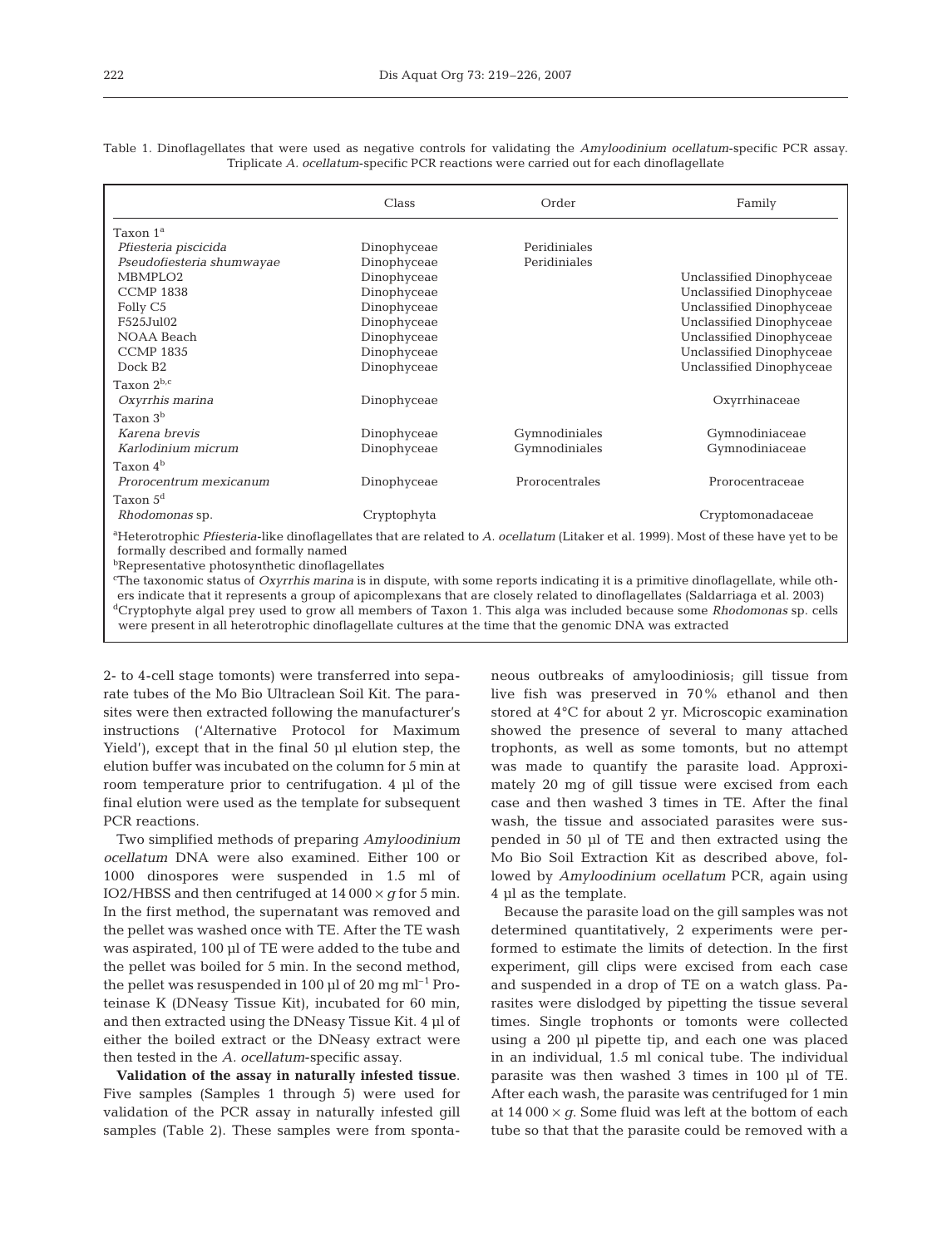Table 2. Response in the *Amyloodinium ocellatum*-specific PCR assay when testing either naturally infested gill tissue, a single parasite in artificial seawater, or uninfested gill tissue spiked with a single parasite. Ethanol-preserved gill samples were taken from fish showing clinical signs of amyloodiniosis. A small piece of gill tissue with parasites was extracted. Infestation of tissue samples ranged from mild to severe. Samples 1–3 were from European sea bass *Dicentrarchus labrax*, while samples 4–5 were from sea bream *Sparus aurata*. Each sample was from a unique case, except Samples 2 and 3, which were replications of the same sample at 2 different times. nd: not done

| Sample no.                                                                                                                                                            | Geographic                | No. of PCR replicates/no. positive reactions |                                               |                                                |  |  |
|-----------------------------------------------------------------------------------------------------------------------------------------------------------------------|---------------------------|----------------------------------------------|-----------------------------------------------|------------------------------------------------|--|--|
|                                                                                                                                                                       | source                    | Naturally<br>infested qill <sup>a</sup>      | Single parasite<br>in seawater <sup>a,b</sup> | Single parasite added<br>to uninfested gilla,c |  |  |
|                                                                                                                                                                       | Adriatic Sea              | 5/5                                          | 5/5                                           | 5/5                                            |  |  |
|                                                                                                                                                                       | Eastern Mediterranean Sea | 5/5                                          | 5/5                                           | 5/5                                            |  |  |
|                                                                                                                                                                       | Eastern Mediterranean Sea | 5/5                                          | 5/5                                           | nd                                             |  |  |
|                                                                                                                                                                       | Red Sea                   | 5/5                                          | 5/5                                           | 5/5                                            |  |  |
| 5                                                                                                                                                                     | Red Sea                   | 5/5                                          | 5/5                                           | ND                                             |  |  |
| <sup>a</sup> Negative controls (without parasites) failed to amplify                                                                                                  |                           |                                              |                                               |                                                |  |  |
| <sup>b</sup> A single trophont or tomont was carefully dislodged from the infested gill tissue, added to artificial seawater medium<br>(IO2/HBSS), and then extracted |                           |                                              |                                               |                                                |  |  |

c Single parasites (a single trophont or tomont) from the case was added to channel catfish gill tissue and then extracted

Pasteur pipette and then examined to ensure that it had not been lost during washing. After confirming via microscopy that a single parasite was still present after the last wash, each parasite was suspended in 50 µl of TE and then extracted using the Mo Bio Soil Extraction Kit.

In the second experiment, uninfested gill tissue was spiked with a single parasite before extraction. This was done to determine whether there might be inhibitors in gill tissue that could prevent amplification at low parasite density. Single parasites were isolated from Cases 1, 2, and 4 (Table 2), and a single parasite was added to replicate 20 mg aliquots of gill tissue of a freshwater fish, the channel catfish *Ictalurus punctatus*, which would never be exposed to *Amyloodinium ocellatum*. These spiked gill samples were then immediately extracted as described above for the naturally infested tissues.

**Observations of live dinospores**. Cell-cultured dinospores of the DC-1, Red Sea, and Gulf of Mexico isolates were observed using an inverted phase contrast microscope (Nikon Diaphot) at 40 to  $250 \times$  magnification. Swimming behavior and morphology were noted for each isolate at least twice monthly over the course of 24 mo.

#### **RESULTS**

# **Genetic relatedness of the five** *Amyloodinium ocellatum* **isolates**

The SSU rDNA sequences from all 5 geographic isolates, including DC-1, Adriatic Sea, eastern Mediterranean Sea, Red Sea, and Gulf of Mexico, were highly similar, their 18S rDNA genes having over 99.8%

DNA sequence identity (GenBank accession numbers AF080096, DQ490256–DQ490258). The heterogeneity within the ITS region was higher, which is typical given that this region acts as a spacer region and not as a functional gene (Litaker et al. 2003). This heterogeneity was assessed by sequencing multiple copies of the ITS region from all 5 isolates. Approximately 30 polymorphisms were observed among copies of the ITS region in the DC-1, Adriatic Sea, eastern Mediterranean Sea, and Gulf of Mexico isolates, and ~10 polymorphisms were present in the Red Sea isolate (GenBank accession numbers AF352359–AF352362, DQ490259–DQ490271). Whether fewer polymorphisms in the Red Sea isolate truly represent a lower rate of variation or instead were due to small sample size could not be determined from our data. A phylogenetic analysis of ITS copies from all 5 isolates showed relative low rates of divergence  $( $0.04$  substitutions$ per site) between alleles and extensive overlap among alleles from the different isolates (Fig. 1). There were no obvious groupings indicative of subspecies differentiation.

#### **Validation of the PCR assay**

The *Amyloodinium ocellatum* PCR assay reproducibly amplified a 248 bp region located at the 3' end of the SSU rDNA gene. The assay could detect a single dinospore suspended in either artificial seawater (IO2/HBSS; Fig. 2A) or in natural seawater containing a natural plankton assemblage that might contain potential inhibitors of the PCR reaction (Fig. 2B). Extracting a single trophont or a single tomont of the cell-cultured Red Sea isolate also consistently yielded the 248 bp amplicon  $(N = 5$ ; data not shown).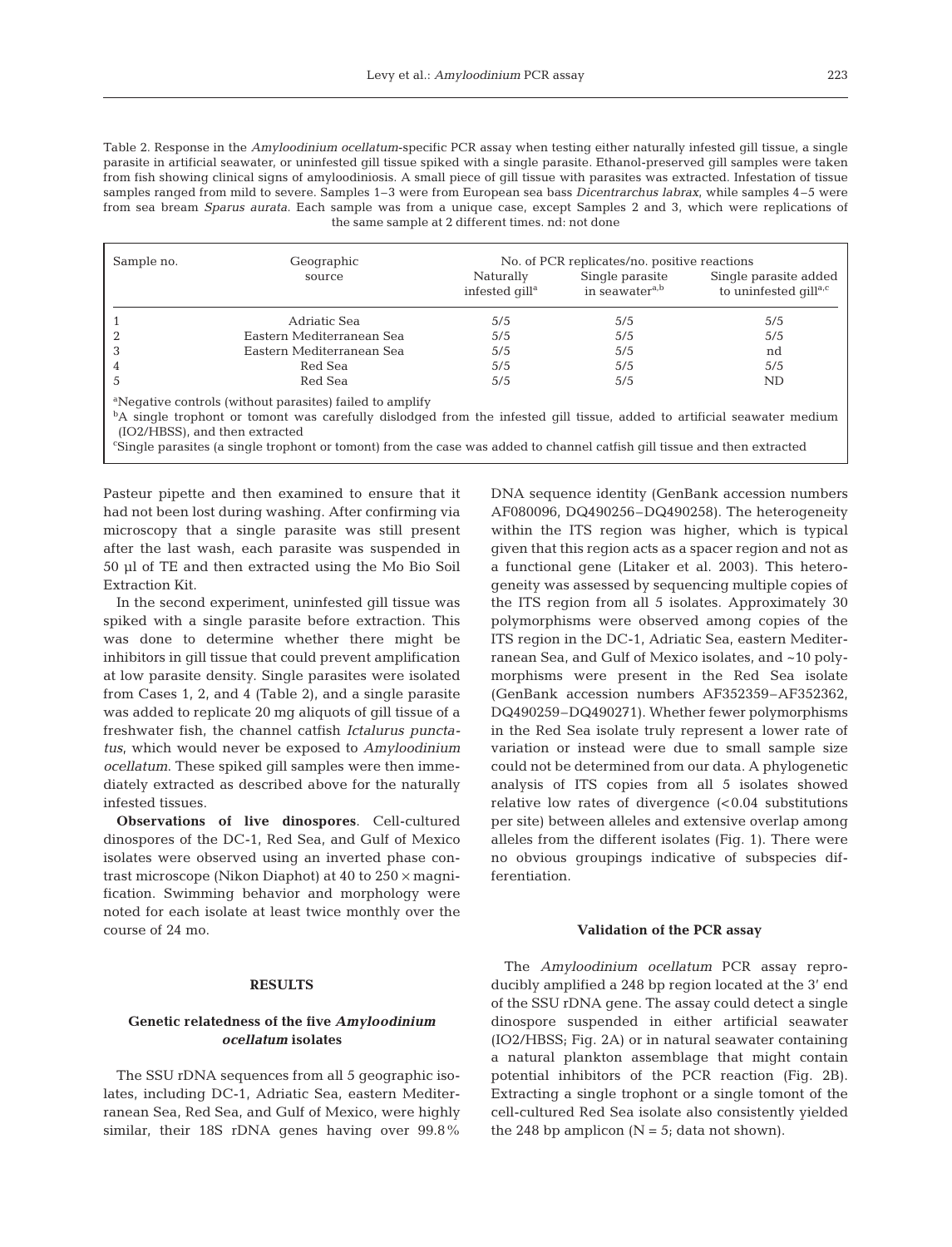

0.02 substitution per site

Fig. 1. *Amyloodinium ocellatum*. Relationship among the internal transcribed spacer (ITS) alleles from 5 isolates (Red Sea, Mediterranean Sea, Adriatic Sea, Gulf of Mexico, and DC-1, an isolate from the pet trade of unknown origin). There are multiple ITS copies within a cell; in the diagram, numbers following isolate designations from the various geographic regions indicate different ITS copies sequenced from that isolate. There are no obvious groupings indicative of subspecies differentiation. The ITS divergence between species

is usually 0.08 substitutions per site or greater

PCR amplification of *Amyloodinium ocellatum* samples from natural epidemics, including either naturally infested gill samples having a mixture of trophonts and tomonts, a single tomont or trophont in seawater, or uninfested gill that was spiked with a single trophont or tomont, all consistently yielded the 248 bp *A. ocellatum-*specific amplicon. This was true for *A. ocellatum* isolates tested from all geographic sources. In addition, the *A. ocellatum*-specific PCR assay failed to amplify any of the related dinoflagellate species tested (Table 1).

## **Simplified DNA preparation method**

Both 100 and 1000 boiled dinospores produced a strong ~250 bp PCR product. However, dinospores that were extracted using the DNeasy kit with a Proteinase K predigestion step produced only a moderate PCR band at 1000 dinospores and no band in the 100 dinospore amplifications (data not shown).

## **Parasite behavior and morphology**

Dinospores of the DC-1 and Red Sea isolates exhibited more rapid swimming and less frequent pausing and turning compared to the Gulf of Mexico isolate. Red Sea isolate dinospores were more laterally compressed compared to the other 2 isolates. These behavioral and morphological differences were consistently observed over a 2 yr period, representing at least 100 complete life cycles for each isolate.

## **DISCUSSION**

Means for treating amyloodiniosis are limited and include use of freshwater, formalin, and copper. The latter is the most commonly used drug, but at therapeutic dosages it only kills the dinospore stage. Amyloodiniosis outbreaks are typically diagnosed during acute episodes of the disease (Levy & Noga 2006). At this stage, rates of morbidity and mortality are significantly high and the disease can be beyond control. Effective management lies in the ability to detect infestations at an early stage so that control measures can be adopted prior to the onset of clinical disease. For this purpose, microscopic examination of environmental water samples is impractical, as too few parasites are present in the water column, even during epidemics. Monitoring of fish populations using standard microscopic techniques by sampling selected individuals also lacks sensitivity unless infestation rates are high. In contrast, PCR is a highly sensitive and specific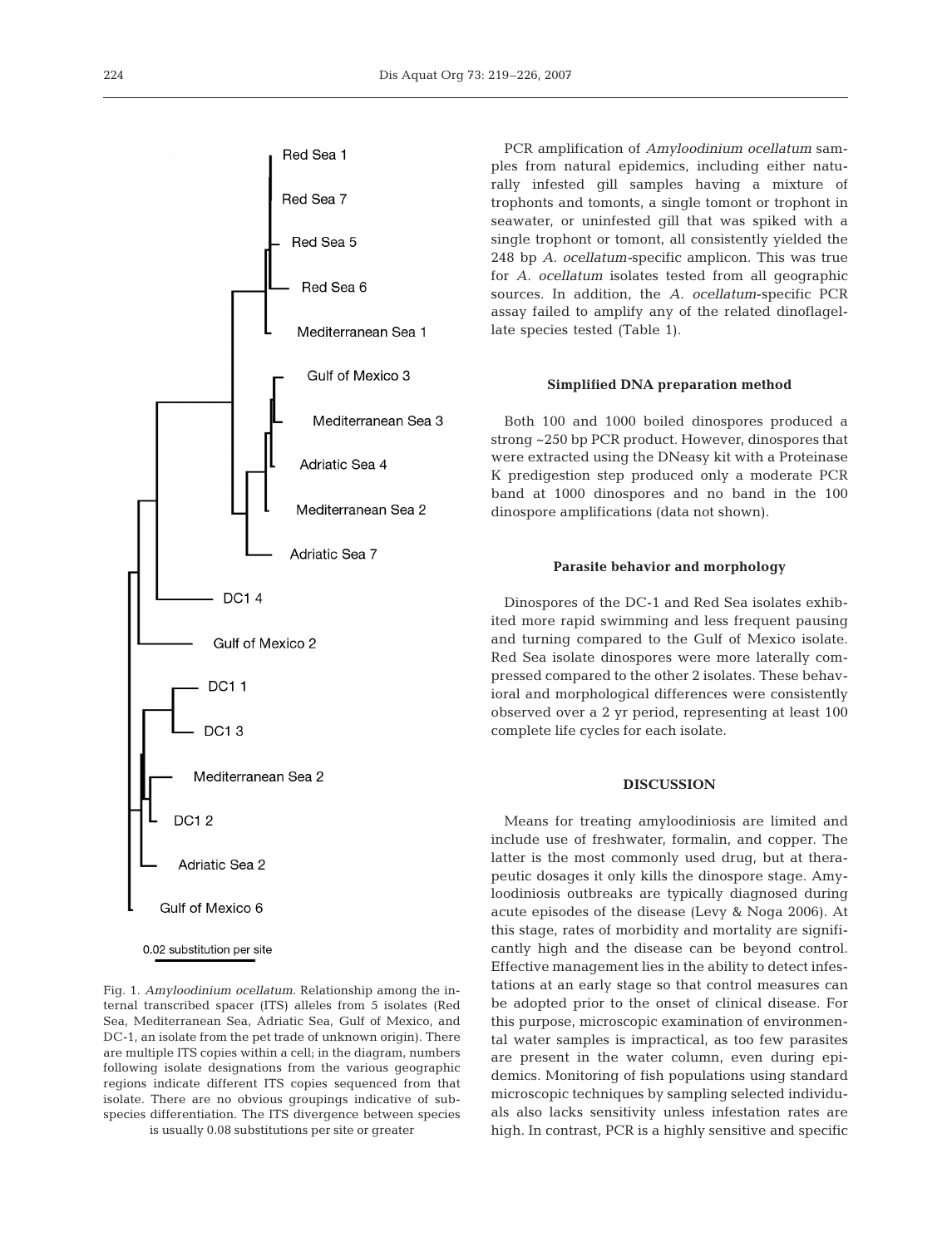

Fig. 2. *Amyloodinium ocellatum*. Sensitivity and specificity of the PCR assay. (A) Detection limit of the assay using dinospores diluted in artificial seawater medium (IO2/HBSS). Lane 1, 100 bp markers; Lane 2, positive control reaction using extracted genomic DNA; Lanes 3 to 7, 250, 100, 50, 10, and 1 dinospore per PCR reaction, respectively. Lane 8, negative control (water) to confirm no cross-contamination of reagents. (B) Specificity of the assay for detecting a single dinospore in natural seawater having a plankton assemblage. Lane 1, 100 bp mw markers. Lanes 2 to 6, 5 replicate assays of 1 dinospore  $ml<sup>-1</sup>$  suspended in seawater containing a natural phytoplankton assemblage. Controls using either the natural plankton assemblage or no DNA (water) were negative. This experiment was replicated twice  $(N = 10)$ 

method for detecting very small numbers of pathogens. Our PCR assay is suitable for all 3 stages of the parasite's life cycle: dinospore, trophont, and tomont. It is clearly capable of detecting low levels of infestation and could prove useful in a parasite monitoring program.

Our PCR assay might also be useful in gaining a better understanding of the dynamics of parasite prevalence in both cultured and wild populations. The host factors and environmental conditions that lead to amyloodiniosis outbreaks are poorly understood. Detection of low levels of infection is not necessarily followed by an outbreak. Being able to sensitively detect and monitor the presence of the parasite might provide insights into the mechanisms leading to an epidemic. These studies could be combined with measures of stress to determine if outbreaks occur as a result of host- or environment-related factors.

The SSU sequences varied from one another by <0 to 3 bp, and the ITS sequences by less than ~0.03 substitutions per site (Fig. 1). These levels of variation are within the typical level of variation for observed for other dinoflagellate species for each of these regions, indicating that all 5 *Amyloodinium* isolates belong to the same species (Litaker et al. 2003 unpubl. data). Landsberg et al. (1994) found that *Amyloodinium* dinospores obtained from fish in the Gulf of Mexico (Florida), the southwestern Atlantic (Florida), and a marine aquarium (unknown origin) all had the same Kofoidian plate tabulation pattern. The plate tabulation pattern is a highly reliable morphological feature for differentiating species of armored dinoflagellates; while the isolates were collected from within a small geographic range, these data also provide evidence for a single species of *Amyloodinium*.

Our genetic findings differ from those of another important protozoan ectoparasite genus, *Ichthyobodo*, which until recently was considered to constitute mainly a single species, *I. necator*. It now recognized that this taxon represents a multispecies complex containing at least 9 different species with varying host preferences (Todal et al. 2004, Callahan et al. 2005). Both SSU rDNA phylogenetic analysis and the ITS rDNA sequence data support this conclusion. Many of these species were isolated from multiple hosts, indicating that movement of infested fish from one region to another has a high potential for spreading exotic isolates. In one instance (Callahan et al. 2005), the same species was obtained from marine

and freshwater fish, further suggesting that certain *Ichthyobodo* species may not be limited by salinity.

In contrast to *Ichthyobodo*, in which host preferences may be a factor driving evolutionary changes and these changes are reflected in heterogeneity in the ITS regions, the cosmopolitan nature of *Amyloodinium*, including its ability to parasitize invertebrates as well as fish (Colorni 1994), may serve to inhibit speciation. Indeed, the sequenced ITS regions of all *A. ocellatum* isolates were almost identical to one another. The possibility that additional species of *Amyloodinium* exist cannot be discounted at this time. Only with additional sequencing of other geographic isolates will we be able to determine more confidently whether *A. ocellatum* is indeed a monophyletic group. However, all isolates that we examined, which were all recovered from fish with amyloodiniosis, were *A. ocellatum*. Whether this is due to a natural pantropical distribution of this species or is the result of artificial distribution due to the movement of fish by humans cannot be resolved from our data. However, the widespread geographic distribution of this single species affecting virtually any teleost fish to which it is exposed is consistent with the perceived host range of this parasite (Lawler 1980).

While our genetic data strongly indicate that all isolates that we examined belong to a single species, cultured dinospores of the DC-1, Gulf of Mexico, and Red Sea isolates were easily distinguished by morphology and swimming behavior. Other investigators have noted differences in environmental tolerances of vari